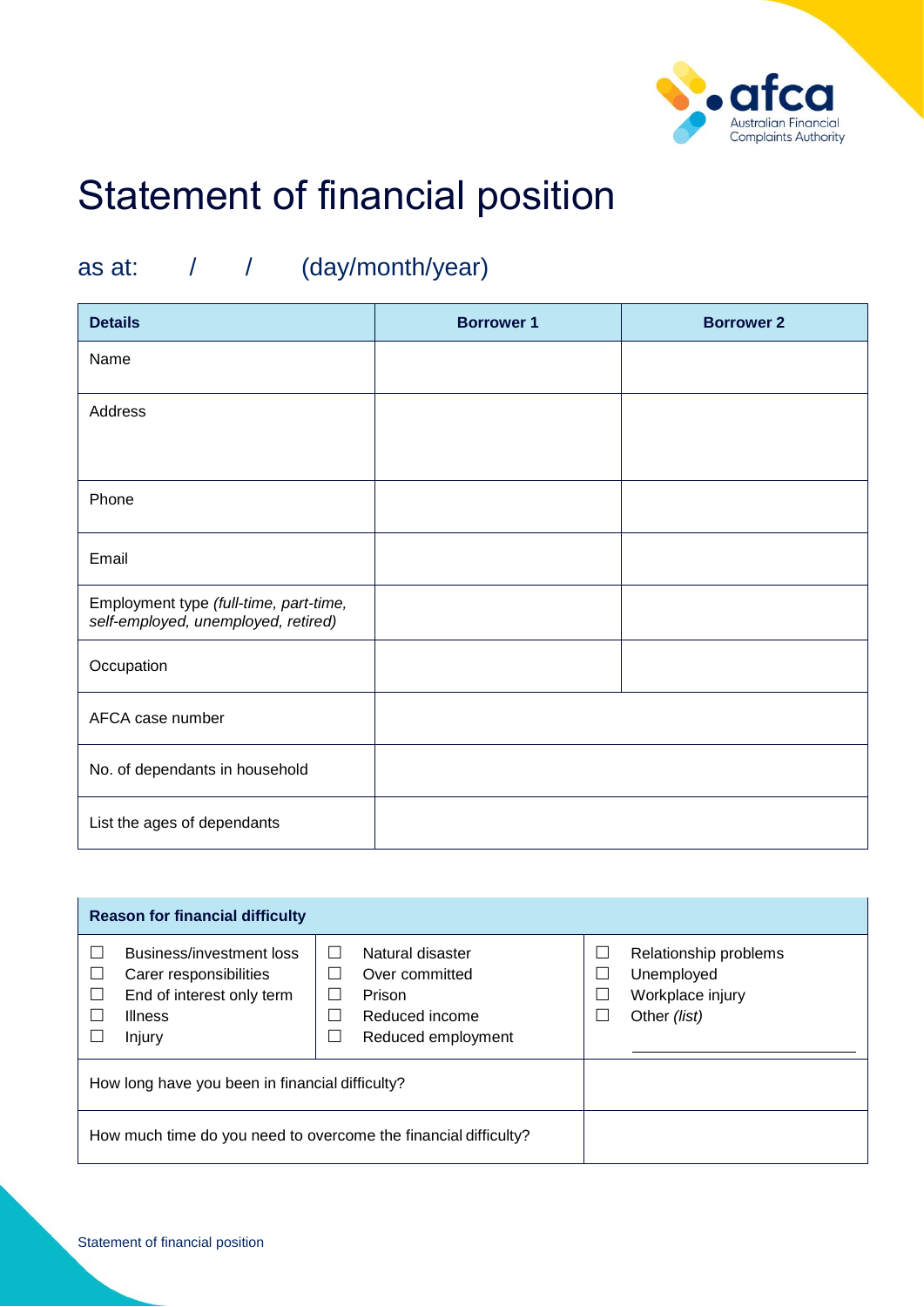### **For help with calculation of monthly amounts, see page 6**

| <b>Monthly income</b>                    | <b>Borrower 1</b> | <b>Borrower 2</b> |
|------------------------------------------|-------------------|-------------------|
| After tax salary                         |                   |                   |
| Centrelink (before any deductions)       |                   |                   |
| Family tax benefit                       |                   |                   |
| Child support                            |                   |                   |
| Rental income or board                   |                   |                   |
| Other income                             |                   |                   |
| <b>Total per borrower</b>                |                   |                   |
| <b>Combined monthly household income</b> |                   |                   |

| Monthly expenses (for all borrowers)        | \$ Monthly |  |  |  |
|---------------------------------------------|------------|--|--|--|
| <b>Housing expenses</b>                     |            |  |  |  |
| Rent                                        |            |  |  |  |
| Rates and body corporate fees               |            |  |  |  |
| Home / contents insurance                   |            |  |  |  |
| Utilities (electricity, gas, water)         |            |  |  |  |
| Communication (phone, internet, pay TV)     |            |  |  |  |
| Repairs and maintenance                     |            |  |  |  |
| Other housing expenses                      |            |  |  |  |
| <b>Personal and family expenses</b>         |            |  |  |  |
| Food and groceries (also takeaway)          |            |  |  |  |
| Clothing                                    |            |  |  |  |
| Health (e.g. insurance, medical)            |            |  |  |  |
| Entertainment                               |            |  |  |  |
| Personal care                               |            |  |  |  |
| Personal insurance (e.g. life)              |            |  |  |  |
| Pets                                        |            |  |  |  |
| Other (e.g. subscriptions, sports, hobbies) |            |  |  |  |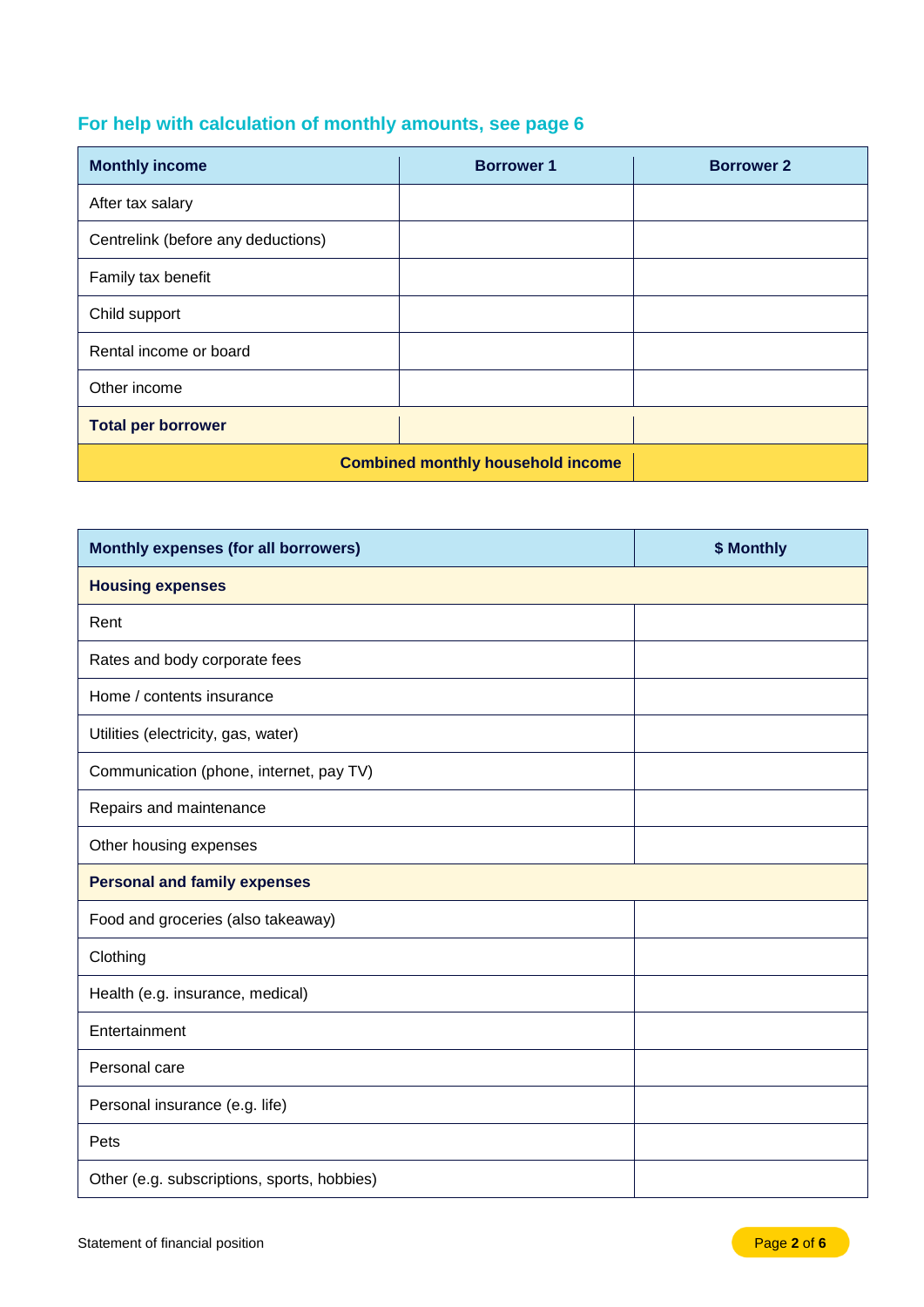| Monthly expenses (for all borrowers)         | \$ Monthly |
|----------------------------------------------|------------|
| <b>Transport expenses</b>                    |            |
| Vehicle (e.g. fuel, insurance, registration) |            |
| Public transport                             |            |
| Other                                        |            |
| <b>Education and children</b>                |            |
| Children education/childcare                 |            |
| Self-education                               |            |
| Other (e.g. child support payment)           |            |
| <b>Total monthly household expenses</b>      |            |

| <b>Assets</b>                                                                                                         |                 |                                              |                        |  |  |
|-----------------------------------------------------------------------------------------------------------------------|-----------------|----------------------------------------------|------------------------|--|--|
| <b>Property</b>                                                                                                       |                 |                                              |                        |  |  |
| <b>Address</b>                                                                                                        | <b>Owned by</b> | <b>Property type</b><br>(home or investment) | <b>Estimated value</b> |  |  |
|                                                                                                                       |                 |                                              |                        |  |  |
|                                                                                                                       |                 |                                              |                        |  |  |
|                                                                                                                       |                 |                                              |                        |  |  |
|                                                                                                                       |                 |                                              |                        |  |  |
| <b>Other assets</b><br>(e.g. vehicles, investments, savings, tools of trade, superannuation, other - please describe) |                 |                                              |                        |  |  |
|                                                                                                                       |                 |                                              |                        |  |  |
| <b>Details</b>                                                                                                        | <b>Owned by</b> |                                              | <b>Estimated value</b> |  |  |
|                                                                                                                       |                 |                                              |                        |  |  |
|                                                                                                                       |                 |                                              |                        |  |  |
|                                                                                                                       |                 |                                              |                        |  |  |
|                                                                                                                       |                 |                                              |                        |  |  |
|                                                                                                                       |                 |                                              |                        |  |  |
|                                                                                                                       |                 |                                              |                        |  |  |
|                                                                                                                       |                 |                                              |                        |  |  |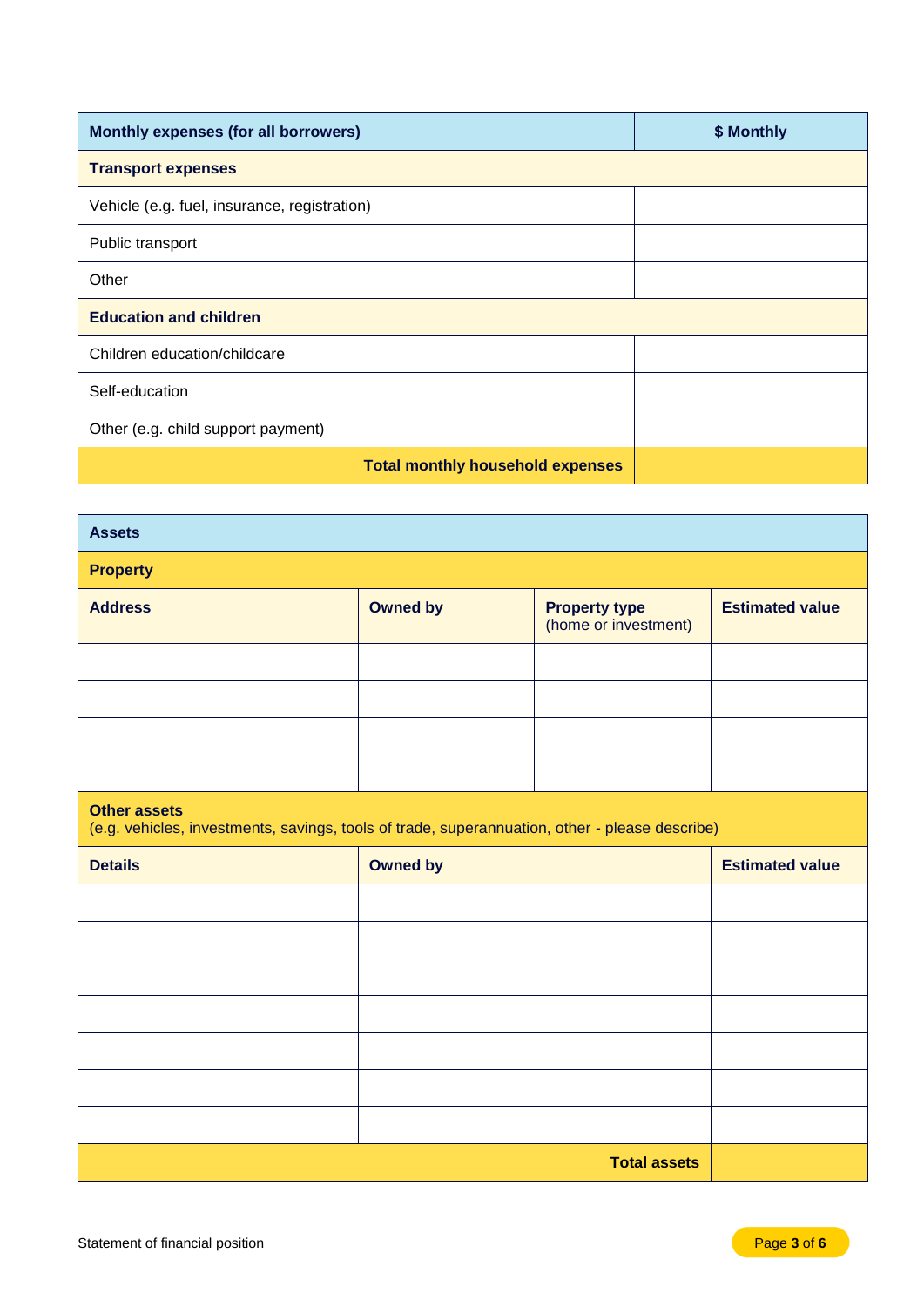### **Debts**

| (e.g. home/investment property loan, vehicle loan, personal loan/overdraft, credit card, Centrelink, student loan, |  |  |  |
|--------------------------------------------------------------------------------------------------------------------|--|--|--|
| storecard or layby, fine/tax debt, guarantee, lease/rental contract)                                               |  |  |  |

|                           | \$ Monthly<br>repayments | \$ Balance<br>owed | \$ Existing<br>repayment amount |
|---------------------------|--------------------------|--------------------|---------------------------------|
| Type of debt:             |                          |                    |                                 |
| Owed by                   |                          |                    |                                 |
| Owed to                   |                          |                    |                                 |
| Security details (if any) |                          |                    |                                 |
| Type of debt:             |                          |                    |                                 |
| Owed by                   |                          |                    |                                 |
| Owed to                   |                          |                    |                                 |
| Security details (if any) |                          |                    |                                 |
| Type of debt:             |                          |                    |                                 |
| Owed by                   |                          |                    |                                 |
| Owed to                   |                          |                    |                                 |
| Security details (if any) |                          |                    |                                 |
| Type of debt:             |                          |                    |                                 |
| Owed by                   |                          |                    |                                 |
| Owed to                   |                          |                    |                                 |
| Security details (if any) |                          |                    |                                 |
| Type of debt:             |                          |                    |                                 |
| Owed by                   |                          |                    |                                 |
| Owed to                   |                          |                    |                                 |
| Security details (if any) |                          |                    |                                 |
| Type of debt:             |                          |                    |                                 |
| Owed by                   |                          |                    |                                 |
| Owed to                   |                          |                    |                                 |
| Security details (if any) |                          |                    |                                 |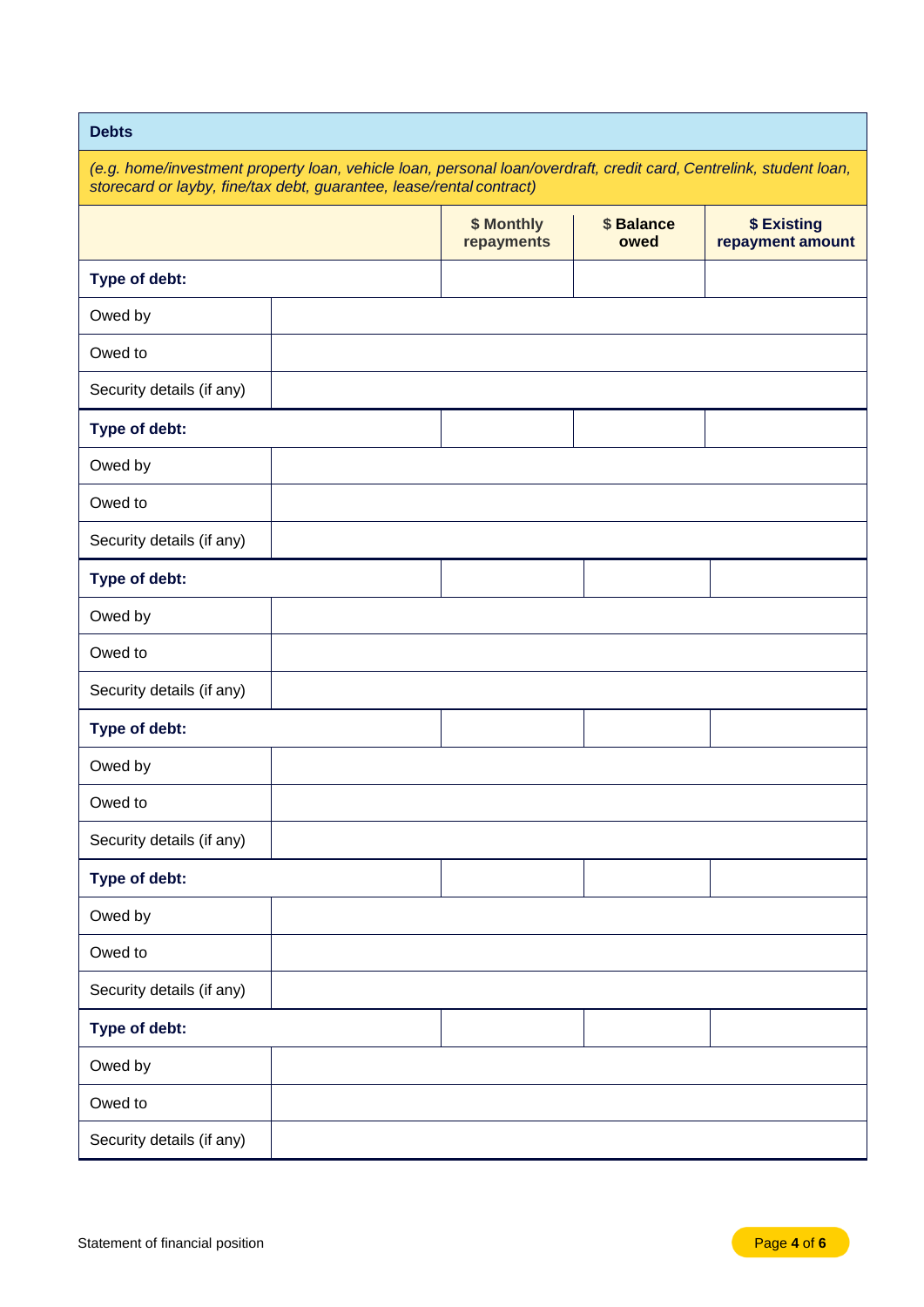| <b>Debts</b>              |                                  |  |
|---------------------------|----------------------------------|--|
| Type of debt:             |                                  |  |
| Owed by                   |                                  |  |
| Owed to                   |                                  |  |
| Security details (if any) |                                  |  |
| <b>Total debt:</b>        | <b>Total monthly repayments:</b> |  |

| <b>Summary of financial position</b>                                 | \$ Monthly |
|----------------------------------------------------------------------|------------|
| Total income                                                         |            |
| Total living expenses                                                |            |
| Total monthly income before repayments (income less living expenses) |            |

#### **Proposal for assistance**

Provide a proposal for the debts you are seeking assistance with. Examples of proposal are provided in the list below. Or if you would like to make a different proposal, provide a brief description in the space provided.

T

| 1. Extend the loan terms to reduce my<br>repayments<br>2. Have time to sell an asset<br>3. Put my repayments on hold | Make normal repayments and get help with missed<br>4.<br>repayments<br>5. Reduce my current repayments<br>6. Refinance this debt with another lender |
|----------------------------------------------------------------------------------------------------------------------|------------------------------------------------------------------------------------------------------------------------------------------------------|
| <b>Debt details</b>                                                                                                  | <b>Proposal</b>                                                                                                                                      |
|                                                                                                                      |                                                                                                                                                      |
|                                                                                                                      |                                                                                                                                                      |
| <b>Debt details</b>                                                                                                  | <b>Proposal</b>                                                                                                                                      |
|                                                                                                                      |                                                                                                                                                      |
|                                                                                                                      |                                                                                                                                                      |
| <b>Debt details</b>                                                                                                  | <b>Proposal</b>                                                                                                                                      |
|                                                                                                                      |                                                                                                                                                      |
|                                                                                                                      |                                                                                                                                                      |
| <b>Debt details</b>                                                                                                  | <b>Proposal</b>                                                                                                                                      |